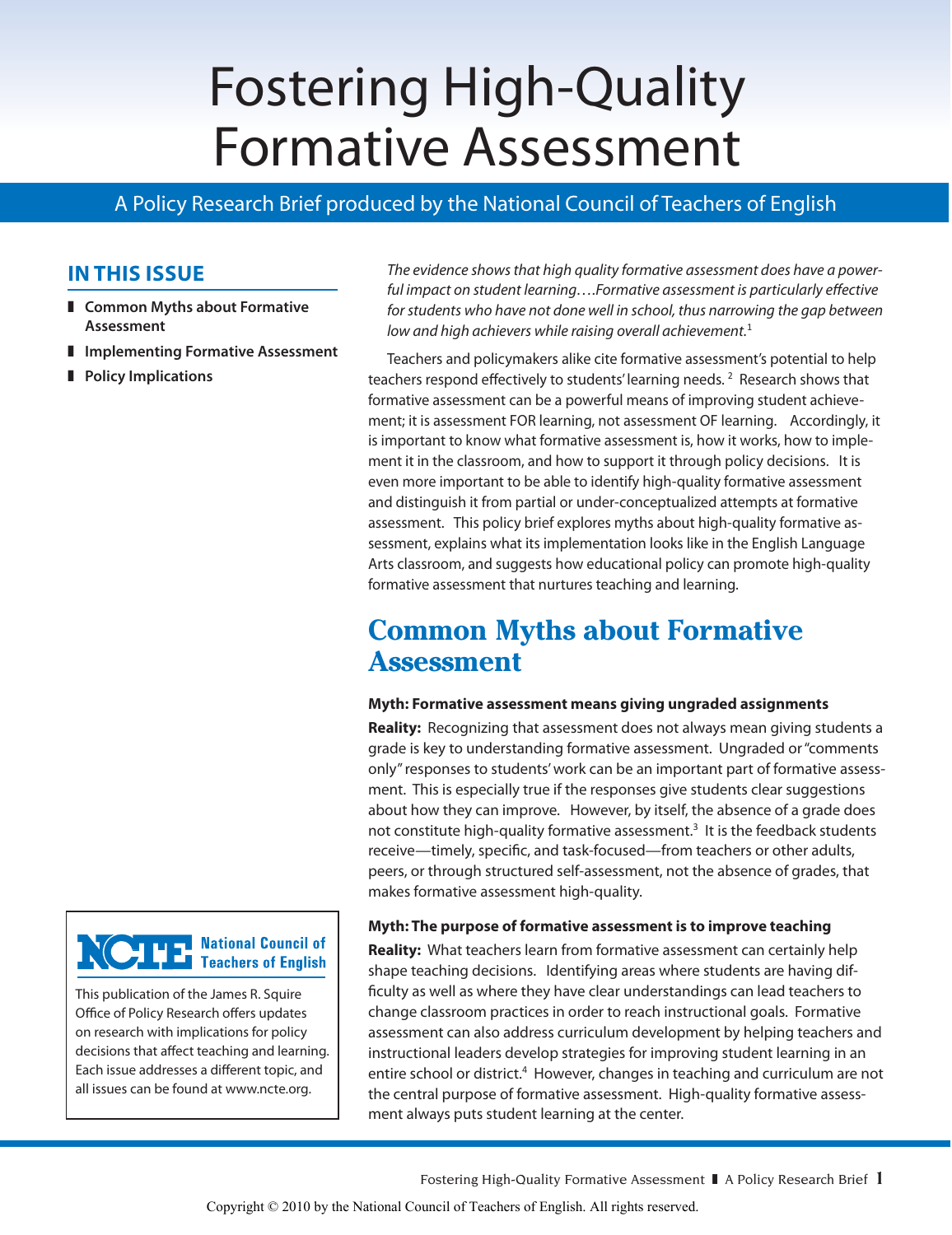#### **Myth: The purpose of formative assessment is to help students understand teachers' goals**

**Reality:** One benefit of formative assessment is that it can help students learn more about the goals for a given lesson, unit, or course, but another advantage is that it helps students to evaluate their own learning more effectively. Highquality formative assessment helps students see how closely their own work matches a given goal, and this, in turn, enables them to understand and monitor their own learning. Students who are clear about what and how to learn in a given class become more motivated and engaged learners.<sup>5</sup>

#### **Myth: Formative assessment is subjective while summative assessment is objective.**

**Reality:** Formative assessment oc-

curs during the learning process while summative happens at the end, but formative assessment is equally objective. The difference lies in how evaluative instruments are used.<sup>6</sup> For example, a rubric that lists criteria for evaluating writing can be used formatively to help students understand what is expected and summatively to assign a grade. Highquality formative assessment avoids being subjective by focusing on the learning task.

## **Implementing Formative Assessment**

High-quality formative assessment takes many forms, but it always:

- $\blacksquare$  emphasizes the quality rather than the quantity of student work;
- **prizes giving advice and guidance over giving grades;**
- **I** avoids comparing students in favor of enabling individual students to assess their own learning;
- **f** fosters dialogues that explore understandings rather than lectures that present information;
- **Pencourages multiple iterations of an assessment cycle,** each focused on a few issues;
- **Perovides feedback that engenders motivation and** leads to improvement.<sup>7</sup>



Research offers a number of guidelines for teachers who want to provide high-quality formative assessment, and these guidelines have implications for policy decisions. These include the most effective *timing* for this kind of assessment; the *forms* it can take; and the *advantages* it offers.

## **Timing**

In general, timing should vary with the level of difficulty in the task students are being asked to accomplish, but in all cases students should be given ample time to attempt a task or problem on their own before formative assessment is introduced. In the ELA classroom, for example, this means that peer response or student-teacher conferences on drafts should be delayed until students have had enough time to develop their ideas and shape them into writing. <sup>8</sup>

However, students should be given more immediate formative assessment for new and difficult tasks so that they don't become too overwhelmed or frustrated. When they are asked to read a new genre or a particularly hard text, for instance, answering (either orally or in writing) teachers' questions about the text can provide a clear indication of students' comprehension. This, in turn, will enable teachers to clarify misunderstandings and help students identify what they still need to learn. Conversely, when students are carrying out a familiar or routine task, it is better to delay formative assessment so that students are not made to feel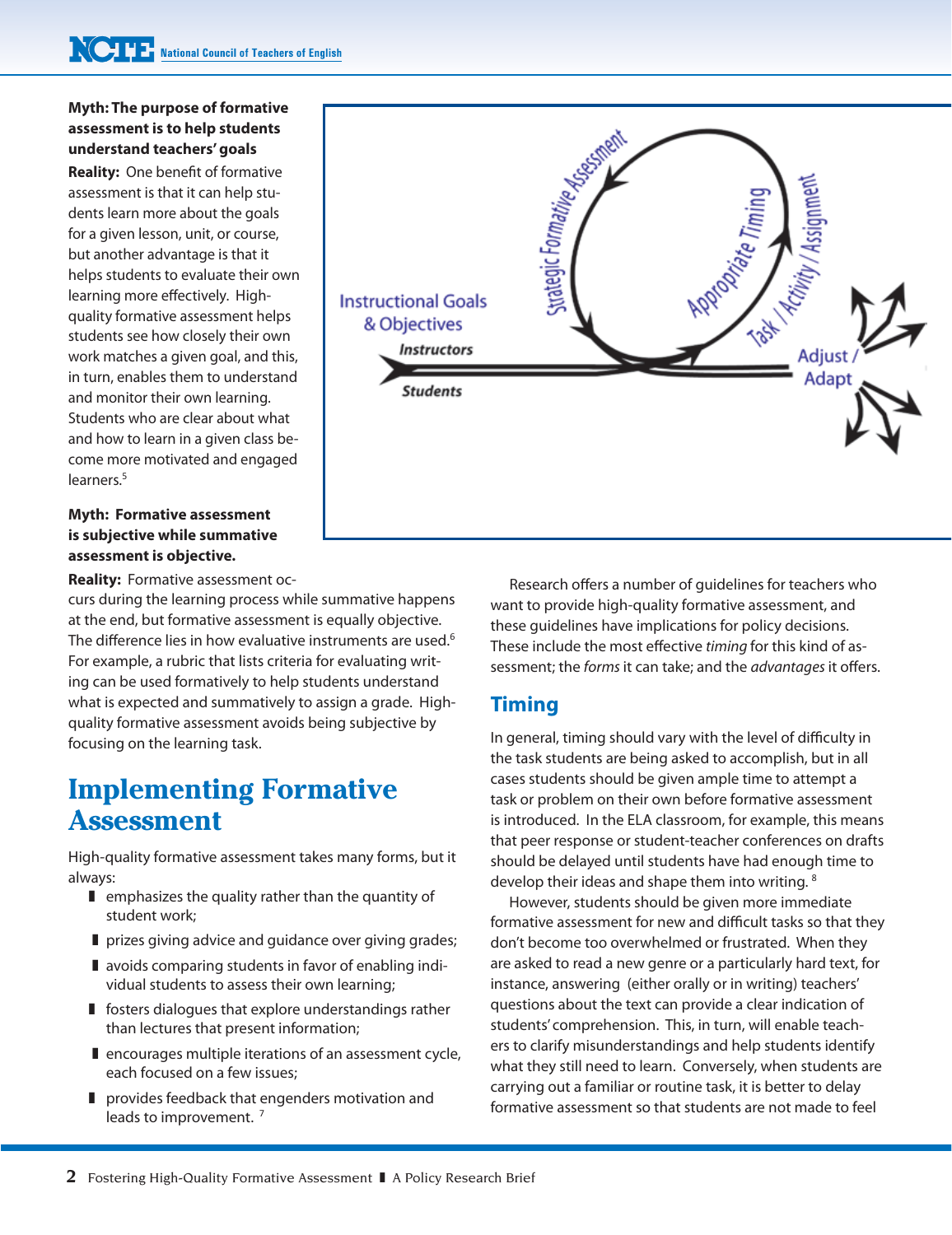

incapable or intruded upon. If students regularly write in journals, for example, immediate teacher response to each entry can feel intrusive rather than helpful and hinder students' evaluation of their own writing.<sup>9</sup>

### **Forms**

Whatever shape formative assessment takes, it should focus on the task rather than the student. For example, instead of saying "You are a great writer," a teacher who uses highquality formative assessment will say "You used transitions very effectively in this middle section. See if you can do the same thing in the last section of the paper." General praise about students' innate qualities or talents is not as helpful as careful attention to specific areas of strength in the work. 10

High-quality formative assessment provides enough detail to give students a clear idea of what, why, and how they are to proceed as they continue to work on an assignment. However, such elaboration needs to be offered in manageable chunks so that students are not overwhelmed. Formative assessment of a draft, for instance, is much more effective when it focuses on a few specific features such as organization and transitions rather than identifying every possible revision a student might make.<sup>11</sup> This kind of high-quality formative assessment will reduce uncertainty between performance and goals, which is key in helping

students learn. Students can benefit from formative assessment that highlights areas of strength and affirms the value of making mistakes as part of learning.<sup>12</sup>

## **Advantages**

For teachers, formative assessment helps identify students who are struggling with particular tasks or operating under misconceptions. This, in turn, can lead to improved instruction that addresses student learning.<sup>13</sup> Formative assessment also fosters student motivation, on-task behavior, and selfawareness. Accordingly, teachers can begin to see students as partners who are able to take more responsibility for their own learning .<sup>14</sup>

For students, formative assessment offers increased feelings of confidence and control. Students who experience high-quality formative assessment are more likely to transfer learning from one class to another because they understand the given area thoroughly and can relate new learning to what they already know.<sup>15</sup> In addition, formative assessment encourages students to engage in more complex thinking and problem solving and to hold higher expectations for their own learning. It can help students to spend more time on challenging tasks, develop an ability to assess their own work, and become effective evaluators of the work of their peers. <sup>16</sup>